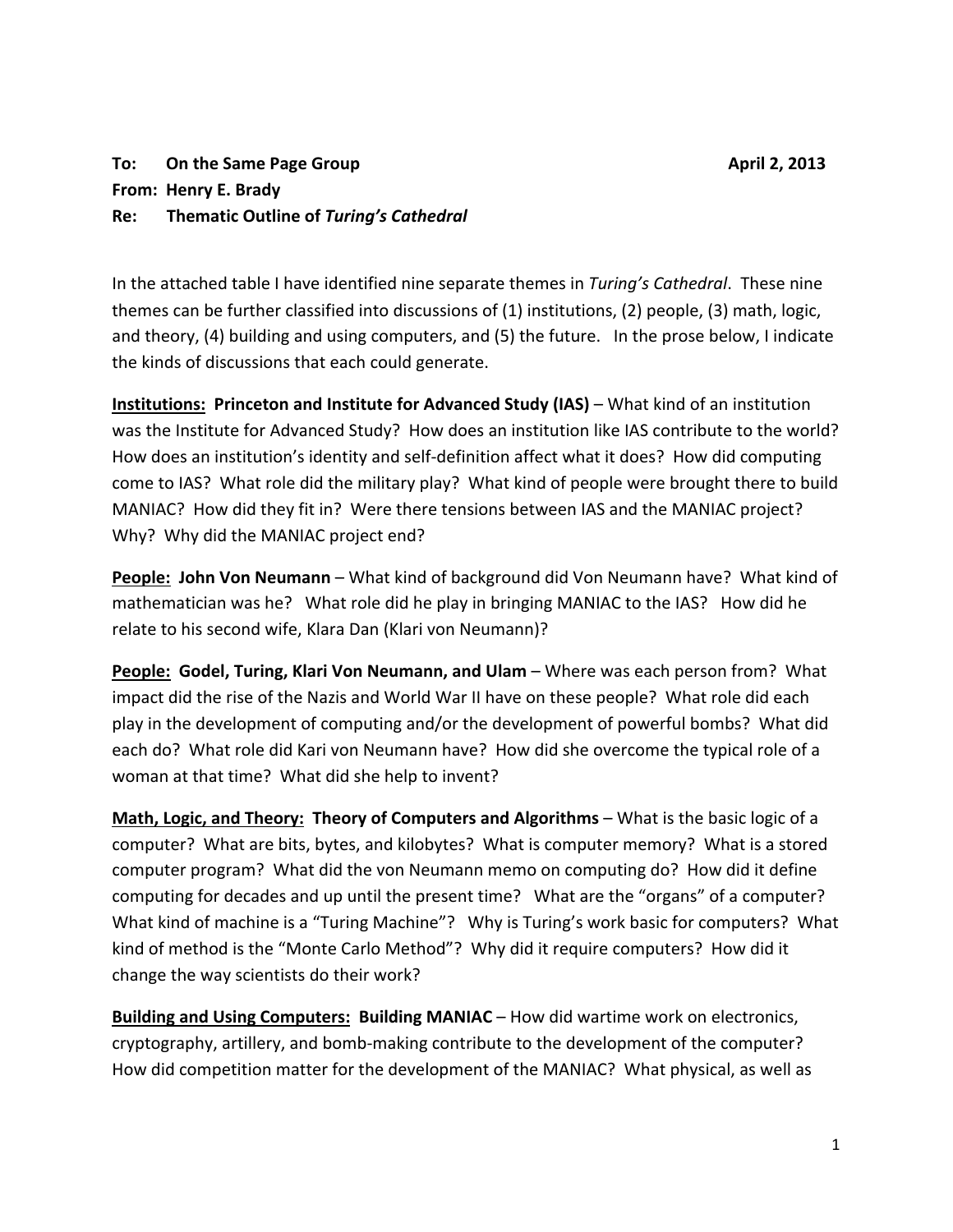intellectual, obstacles had to be overcome to build a computer? What kinds of people collaborated to build the MANIAC?

**Building and Using Computers: Making and Delivering Bombs to Targets** -- What were the problems facing those who wanted to deliver bombs to targets and to maximize their destructiveness? What role did shock waves play in the development of the atom and hydrogen bombs? Who was Oswald Veblen (and who was his uncle)? Who was Norbert Wiener? Who was Edward Teller? How did computers contribute to building bombs and finding ways to effectively deliver them to their targets? How is basic physics involved?

**Building and Using Computers: Modeling Evolution** – How do information and code (just like computer code) matter for evolution? How did Barricelli try to model evolution? What are cellular automata and what do they have to do with evolution?

**Building and Using Computers: Forecasting Weather** – What kind of physics problem is weather prediction? What did Lewis Fry Richardson try to do? Why did he fail? How could computers help? How much have they helped at short-term (one week ahead), medium term (months and years ahead), and long-term (decades ahead) weather prediction? Why does it matter?

**The Future: Future of Computer**s – Where has computing gone? Where is it going? Will computers take over the world?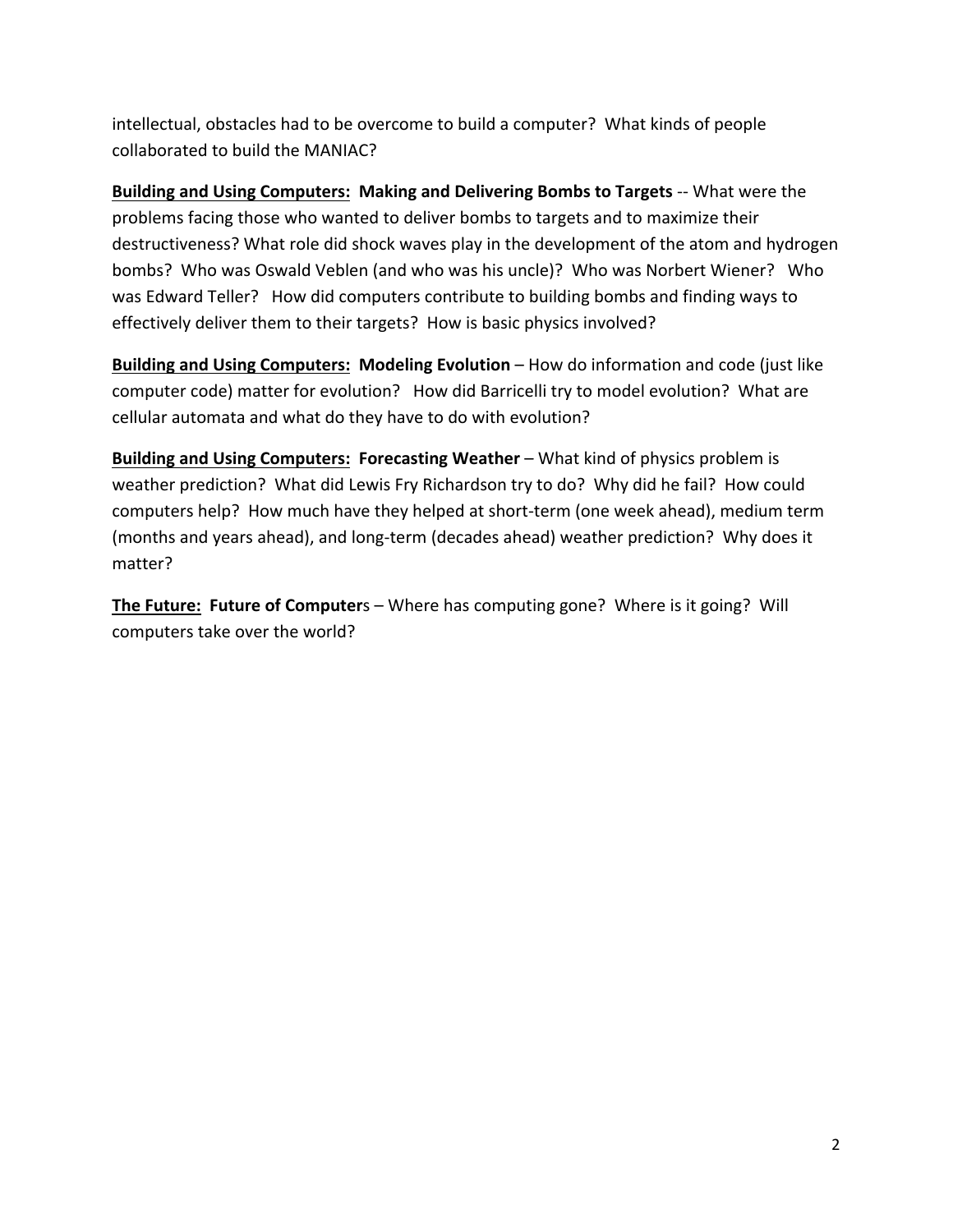|                                                  | Institutions                             | People                                          |                                                 | Math, Logic,<br>and Theory                               | <b>Building and Using Computers</b> |                                                    |                              |                                    | <b>The Future</b>                             |
|--------------------------------------------------|------------------------------------------|-------------------------------------------------|-------------------------------------------------|----------------------------------------------------------|-------------------------------------|----------------------------------------------------|------------------------------|------------------------------------|-----------------------------------------------|
| Themes $\rightarrow$<br>Chapters $\blacklozenge$ | Princeton &<br>Institute for<br>Advanced | John von<br>Neumann<br>(JVN)                    | Godel,<br>Turing,<br>Klari VN,                  | Theory of<br><b>Computers &amp;</b><br><b>Algorithms</b> | <b>Building</b><br><b>MANIAC</b>    | Making and<br><b>Delivering</b><br><b>Bombs to</b> | <b>Modeling</b><br>Evolution | Fore-<br>Casting<br>Weather        | <b>Future of</b><br><b>Computers</b>          |
|                                                  | Study (IAS)                              |                                                 | Teller, Ulam                                    |                                                          |                                     | <b>Targets</b>                                     |                              |                                    |                                               |
| 1 1 9 5 3                                        | X Three<br>Revolutions:                  |                                                 |                                                 | X Computers                                              | X                                   | X                                                  | $\pmb{\times}$               |                                    |                                               |
| 2 Olden Farm                                     | X IAS Site<br>History                    |                                                 |                                                 | Bits/Bytes                                               | Computers                           | H-Bomb                                             | <b>DNA</b>                   |                                    |                                               |
| 3 Veblen's                                       | X Veblens,                               |                                                 |                                                 |                                                          |                                     | X Veblen;                                          |                              |                                    |                                               |
| Circle                                           | Flexner                                  |                                                 |                                                 |                                                          |                                     | Aberdeen;<br>Wiener                                |                              |                                    |                                               |
| 4 Neumann                                        |                                          | X Family                                        |                                                 |                                                          |                                     | X Shock                                            |                              |                                    |                                               |
| Janos                                            |                                          | History;<br>Prodigy                             |                                                 |                                                          |                                     | Waves and<br><b>Bombs</b>                          |                              |                                    |                                               |
| 5                                                | $X(81-87)$                               | X Brings IAS                                    |                                                 | $X(77-81)$                                               | $X(64-77)$                          |                                                    |                              |                                    |                                               |
| <b>MANIAC</b>                                    | <b>IAS Project</b>                       | Project                                         |                                                 | Programming                                              | TV&<br><b>EDVAC</b>                 |                                                    |                              |                                    |                                               |
| 6<br><b>Fuld Hall</b>                            | X (88-93)<br>IAS & Fuld                  | $X(93-107)$<br>Logic and<br>Computers           | $X(93-107)$<br>Godel, Logic,<br>Computers       |                                                          | X Design of<br>Computer             |                                                    |                              |                                    |                                               |
| $\overline{7}$                                   | $X(114-29)$                              | $X(114-29)$                                     |                                                 |                                                          | X Building                          | $X(108-14)$                                        |                              |                                    |                                               |
| 6J6                                              | Choosing                                 | <b>Brings</b>                                   |                                                 |                                                          | Maniac                              | Cybernetics                                        |                              |                                    |                                               |
|                                                  | people/sites                             | Engineers                                       |                                                 |                                                          | with Tubes                          | & N. Wiener                                        |                              |                                    |                                               |
| 8                                                | X (130-36)                               | X (138-39)                                      |                                                 | $X(136-141)$                                             | $X(141-53)$                         |                                                    |                              |                                    |                                               |
| V40                                              | Living Space                             | JVN and<br>Computing                            |                                                 | Organs of a<br>Computer                                  | Rivals and<br>Success               |                                                    |                              |                                    |                                               |
| 9 Cyclo-<br>genesis                              |                                          |                                                 |                                                 |                                                          |                                     |                                                    |                              | X Idea of<br>Predicting<br>Weather |                                               |
| 10 Monte<br>Carlo                                |                                          | X JVN and<br>Klari VN &<br>Computer<br>Programs | X JVN and<br>Klari VN &<br>Computer<br>Programs | X Monte<br>Carlo &<br>Stored<br>Program                  |                                     | X Modeling<br>Shock<br>Waves                       |                              |                                    |                                               |
| 11 Ulam's                                        |                                          |                                                 | X Teller and                                    |                                                          |                                     | X Teller and                                       |                              |                                    |                                               |
| Demons                                           |                                          |                                                 | Ulam: Bomb<br>Design                            |                                                          |                                     | Ulam: Bomb<br>Design                               |                              |                                    |                                               |
| 12<br>Barricelli                                 |                                          |                                                 |                                                 |                                                          |                                     |                                                    | X Modeling<br>Evolution      |                                    |                                               |
| 13 Turing's                                      |                                          |                                                 | X Turing' Life                                  | X Turing                                                 |                                     |                                                    |                              |                                    |                                               |
| Cathedral                                        |                                          |                                                 |                                                 | Machines                                                 |                                     |                                                    |                              |                                    |                                               |
| 14 Engineer's<br>Dreams                          | X End of IAS<br>computing                | $X(266-73)$ –<br>JVN gets ill<br>and dies       |                                                 |                                                          | $X -$ End of<br><b>MANIAC</b>       |                                                    |                              |                                    | $X(274-81)$<br>Where<br>computing<br>has gone |
| 15 Automata                                      |                                          |                                                 | $X - AI: JVM$<br>and Turing                     |                                                          |                                     |                                                    | X Cellular<br>Automata       |                                    |                                               |
| 16<br>Mach 9                                     |                                          |                                                 |                                                 |                                                          |                                     | X Modeling<br>Bombs and<br><b>Stars</b>            |                              |                                    |                                               |
| 17 Tale of<br><b>Big Computer</b>                |                                          |                                                 |                                                 |                                                          |                                     |                                                    |                              |                                    | X Computers<br>Take over the<br>World?        |
| 18<br>39 <sup>th</sup> Step                      | X-Where<br>they all went                 |                                                 |                                                 |                                                          | $X - Future$<br>computers           |                                                    |                              |                                    |                                               |